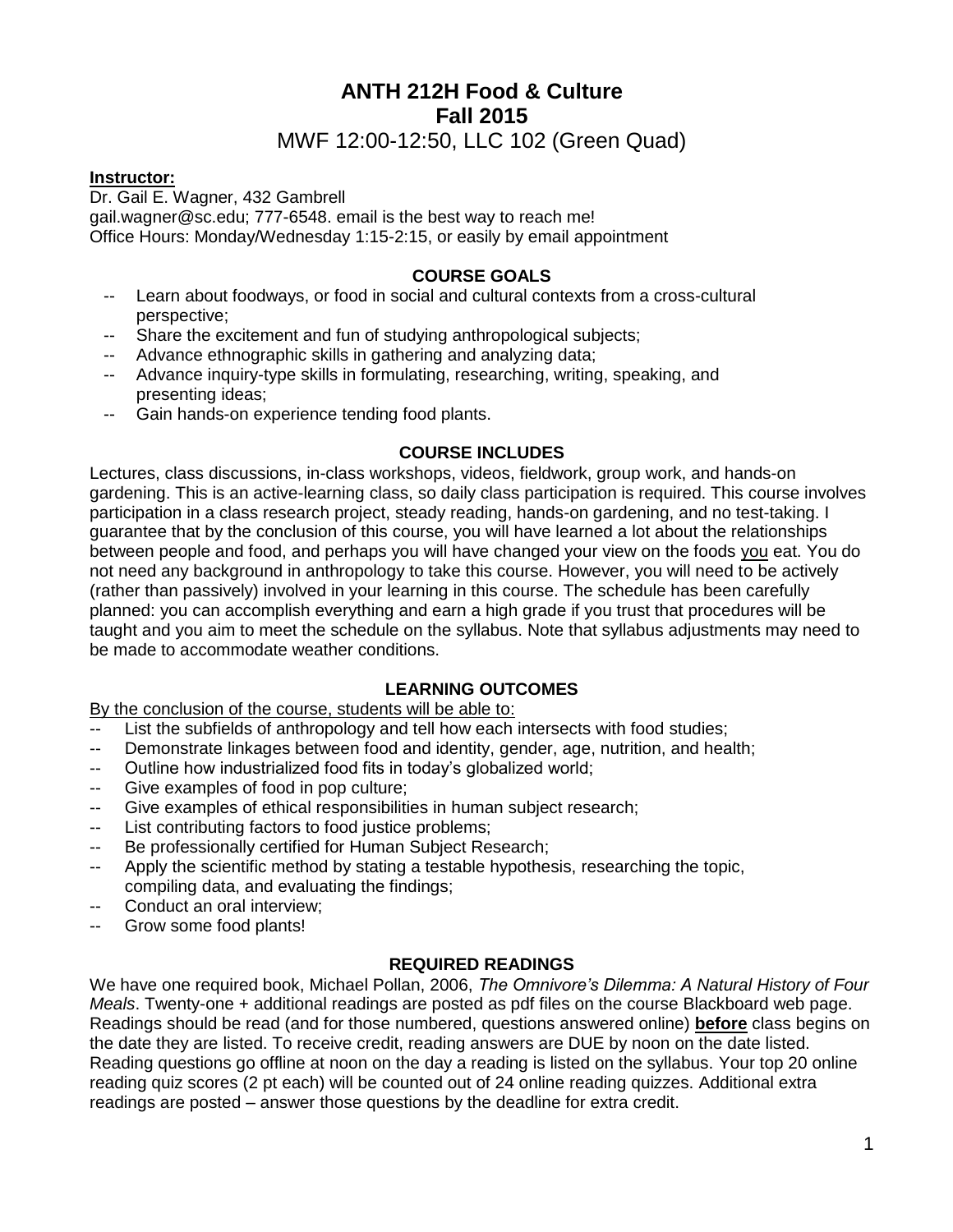## **CLASS DISCUSSIONS**

Readings will be discussed in class the day they are listed on the syllabus. Answering the online reading questions before class meets will not only help you accumulate a high score for 20% of your grade, but also will help prepare you to actively participate in discussion of the reading. Discussion leaders will lead discussion of each reading.

#### **CLASS PROJECT**

The class will participate in the WHAT IS A VEGETABLE? Project. It will count for 40% of your grade. You will learn ethnographic methods, how to interview, and will conduct interviews, devise our standardized interview, enter data online, and write a short, hypothesis-driven paper on the data collected by the entire class. Don't worry – we'll learn how to write testable hypotheses in class, as well as how to make tables and write a SHORT scientific paper. REAL, ORIGINAL RESEARCH! Paper due Oct. 30/Nov. 20.

## **GROWING OUR OWN FOOD AT THE USC VEGETABLE GARDEN**

The class will sometimes meet at the USC Vegetable Gardens south of the Green Quad between Sumter and Main streets, where we will plant and tend our own food plot. In-class time will be scheduled to work at the gardens. Students may also volunteer to work at other times or in other areas of the garden.

#### **PREPARING FOOD FOR CLASS**

This course has a history of sharing food in class, and we are meeting during a potential meal time. One of the assignments is to prepare some food to bring to class to share on specified dates, along with a story about that food. Each student will bring food and a written recipe to share once.

#### **ASSIGNMENTS:**

1. CITI human subject research professional certification (due Sept. 16) – 15 pts 2. Class Food Share (Sept. 25; Oct. 12, 21; Nov. 9) – 15 pts 3. Vegetable (due Sept. 11) – 10 pts 4. Food Advertisements (due Nov. 4) – 10 pts 5. Family Food Traditions (due Nov. 30) – 10 pts 6. Lead Discussion of Assigned Readings (each person leads twice) – 20 pts

**BLACKBOARD:** We will use our Blackboard course page heavily in this course, including online reading questions that will be inaccessible after the due date/time. You need to check your Blackboard page frequently in coordination with this syllabus.

**It is your responsibility to gain and maintain access to Blackboard**: if you have problems, you need to contact the Blackboard computer people here on campus. Losing access to your home computer/internet is not an adequate excuse for missing an online deadline: plenty of computers are accessible on campus where you may complete your homework assignments.

**ACADEMIC INTEGRITY:** You are expected to practice the highest possible standards of academic integrity. Any deviation from this expectation will result in a minimum of your failing the assignment, and may result in additional, more severe disciplinary measures up to and including referring you to the Office of Academic Integrity. For more information, see the Carolina Community Student Handbook. Remember that the first tenet of the Carolinian Creed is, "I will practice personal and academic integrity."

#### **RESPECT**

All participants in the class are expected to display respect to each other, to the instructor, to garden supervisors, and to the places where the course meets. Personal use of the internet, phones, or other electronic devices during class time is forbidden. To use a computer or iPad in class, the student must provide a request of need from Student Services.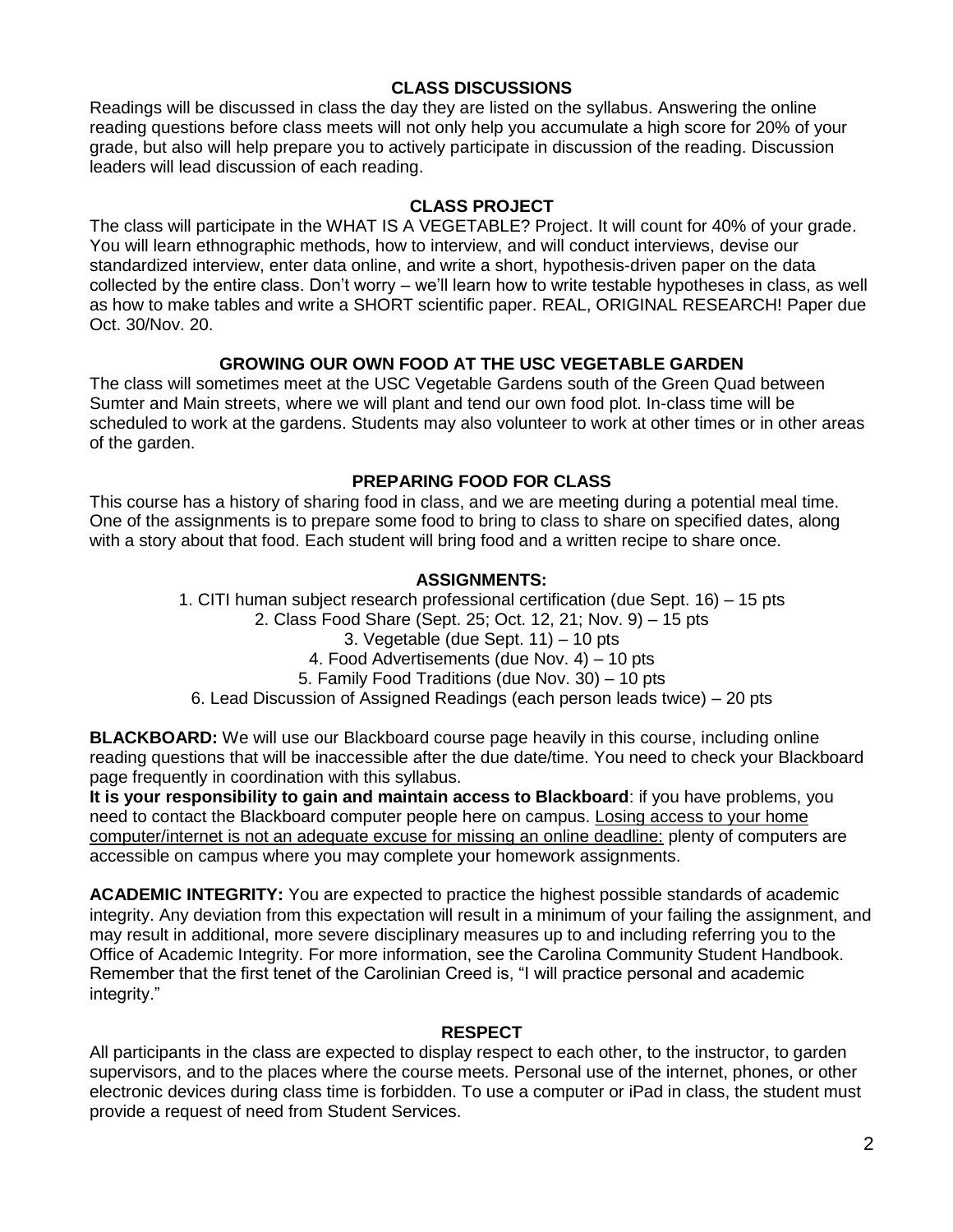## **GRADING**

**Class attendance is REQUIRED**: if you can't attend regularly, DO NOT SIGN UP!

More than 4 unexcused absences (=1.5 weeks missed) results in subtraction of 2 points (1%) for each additional day missed from your final grade. No make-up work is allowed, so work instead at getting the assignments and readings done on time. Two points (1%) will be subtracted for each day an assignment is overdue – missing class is no excuse. Some extra credit points are possible, such as from in-class assignments, extra reading, and timely completion of the class evaluation at the end of the semester.

Grading will be determined as follows out of **200 possible points**:

**40% Vegetable Project** (80 pts): Collect interviews and enter data; Hypothesis approval; Tables approval; Analysis Completion; Written paper; PowerPoint presentation

**20% Required readings** (40 pts) Total of your 20 highest scores (out of 24) on reading questions **40% Assignments** (80 pts: 10-20 pts each)

| <b>Points</b> | Grade | <b>Percent</b> |
|---------------|-------|----------------|
| 181.5-200     | A     | 91-100         |
| 173.5-181     | B+    | 87-90.5        |
| 159.5-173     | B     | 80-86.5        |
| 151.5-159     | C+    | 76-79.5        |
| 129.5-151     | C     | 65-75.5        |
| 121.5-129     | D+    | 61-64          |
| 99.5-121      | D     | 50-60.5        |
| < 99.5        | F.    | <50            |

# PROJECTED SYLLABUS

**AUG** 21 What is Anthropology? Who Takes This Class?

- 24 Why do Anthropologists Study Food? *Nourish: Food + Community:* Why Eat Local (1:50); Edible Education (3:56); Urban Farms (1:39) *Read:* Nabhan 2002:17-27, 31-41 (Introduction and Ch. 1, Eating My Way through House and Homeland)
- 26 What Will We Do/Learn in this Course? *Assigned:* Assignments 1 (CITI certification) and 2 (Food Share/recipe); Discussant leaders
- 28 **Green Quad Vegetable Garden Work Day** Dress for working in the garden!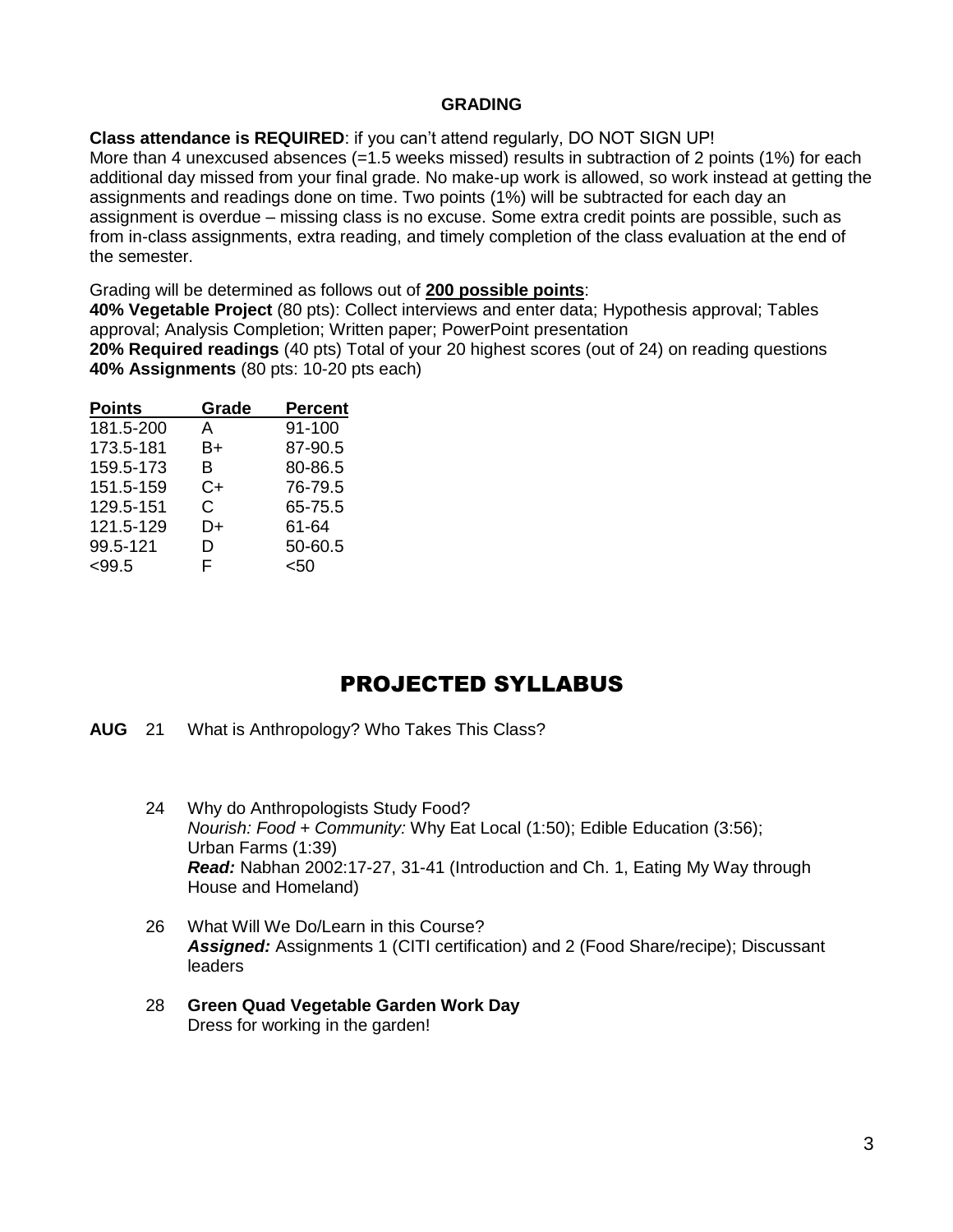- **AUG** 31 Anthropologically Thinking About Food **Read 1:** Van Daele 2013 ("Cooking" Life)
- **SEPT** 2 Cultural Food Rules Structural Approaches *Read 2:* Douglas 1972 (Deciphering a Meal) [Extra: Murcott 1982 (The Cultural Significance of Food and Eating)]
	- 4 Food Rules Ethnographic Example *Read 3:* Meigs 1997 (Food as a Cultural Construction) *Assigned:* Assignment 3 (Vegetable)

## 7 **LABOR DAY, NO SCHOOL**

- 9 Food Schema **Christine Blake, guest speaker** *Read 4:* Blake et al. 2007 (Classifying Foods in Contexts)
- 11 **CLASS PROJECT: WHAT IS A VEGETABLE?** What is a vegetable? **DUE:** Assignment 3: Vegetables
- 14 Ethnographic Methods
- 16 Ethics of Human Subject Research **DUE:** Assignment 1 - CITI certification: show certificate with score to professor
- 18 **Project Discussion and Workshop** *Nourish: Food + Community:* Wake Up! (1:45); Supermarket Secrets (1:36); Twinkie vs. Carrot (1:39)
- 21 Life Passage *Read 5:* Farb and Armelagos 1980 (The Life Passage) [Extra: Hoddinott et al. 2012 Infant Feeding Experiences)]
- 23 Diet and Nutrition *Read 6:* Anderson 2005:40-61 (Ch. 2, Human Nutritional Needs)
- 25 Diet and Nutrition *Read 7:* Harris 1985:13-18 (Ch. 1, Good to Eat or Good to Think?) and Harris 1985:130-153 (Ch. 7, Lactophiles and Lactophobes) **Class Food – 1** Bring your lunch to class, and assigned students bring something to share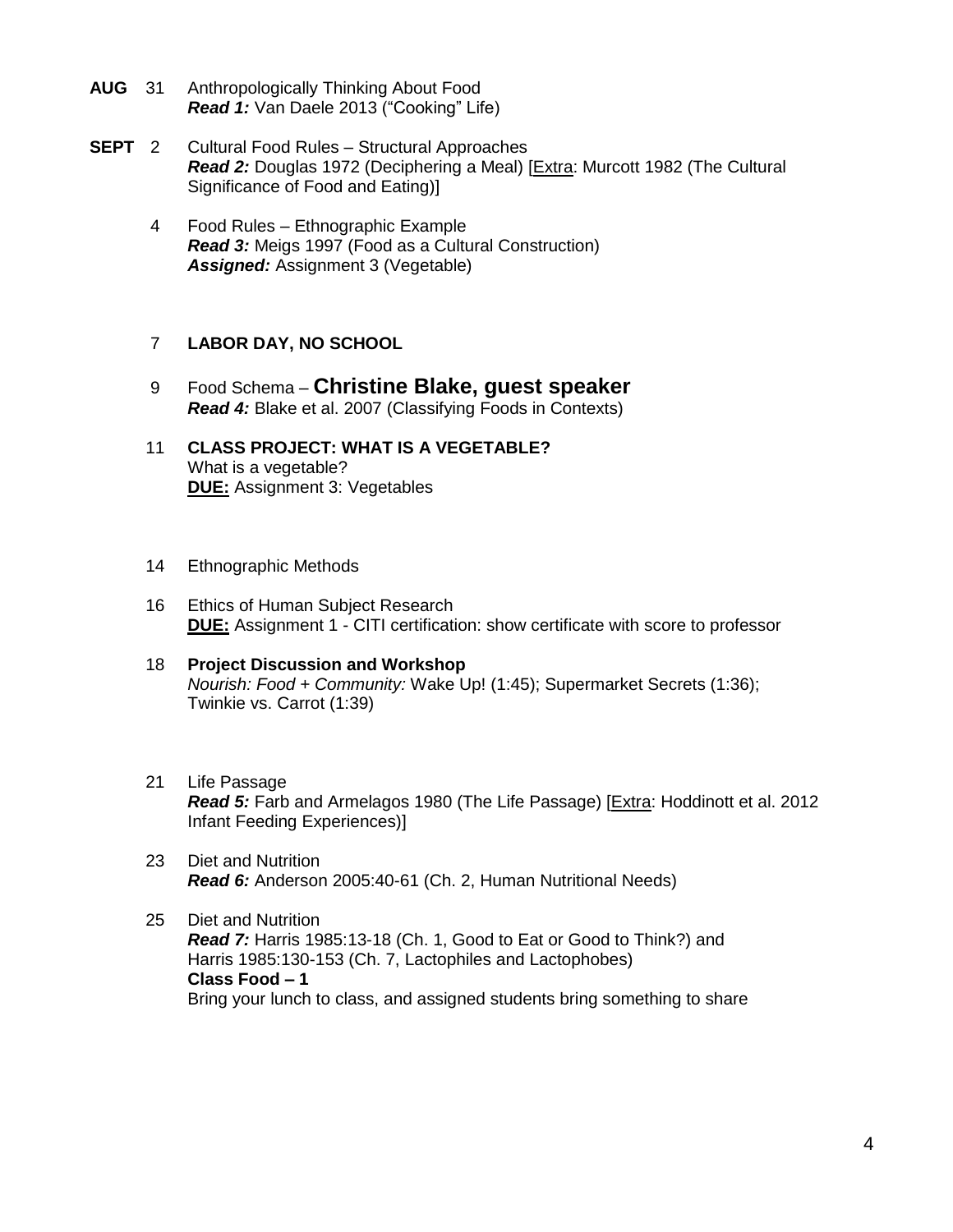- **SEPT** 28 Taste *Read 8:* Johns 1994 (Palatability Factors in Wild Foods)
	- 30 Food as Medicine *Read 9:* Anderson 1997 (Traditional Medical Values of Food)
- **OCT** 2 Vegetable Project work day **DUE:** First vegetable interview typed and loaded onto online form by 11 am.
	- 5 Vegetable Project work day **DUE:** Hypothesis and table headings, typed, submit electronically and bring copy
	- 7 Food History [**midpoint** Oct. 8th] *Read 10:* Dawdy 2010 (Food and Colonialism in 18th-Century Louisiana); Eden 2008: 3-5, 9-22, skim 23-35 (The Early American Table) [Extra: Wagner 2008 (Seasonal Diet and Coping Mechanisms)]
	- 9 Food History Globalization *Read 11:* Mintz 1997 (Time, Sugar, and Sweetness) [Extra: Goody 1997 (Development of a World Cuisine)]
	- 12 **Class Food – 2**

Bring your lunch to class, and assigned students bring something to share *The Mother of Slow Food, Alice Waters (12:31)* **DUE:** Second and third interviews typed and loaded onto the online form by 11 am

- 14 Food as a Social Marker *Read 12:* Anderson 2005:124-139 (Ch. 8, Me, Myself and the Others: Food as a Social Marker)
- 16 Identity through Food *Read 13:* Wilk 2002 (Origins of Belizian Food) [Extra: James 1997 (How British is British Food?)] *Americans Try Filipino Street Food* (2:37)
- 19 Identity through Food *Read 14:* Gvion 2006 (Arab Food in Israel) [Extra: Allison 1997 (Japanese Mothers and Obentōs)] Short clips: *Hardee's Texas Thickburgers*; *Burger King Manthem*; *Powerful Yoghurt Assigned:* Assignment 4 – Food Advertisements
- 21 **Class Food – 3**  Bring your lunch to class, and assigned students bring something to share *What's on Your Plate? Local Food (23 min)* **DUE:** Final Snack hypothesis and filled-in tables, typed

## 23 **FALL BREAK, NO CLASS**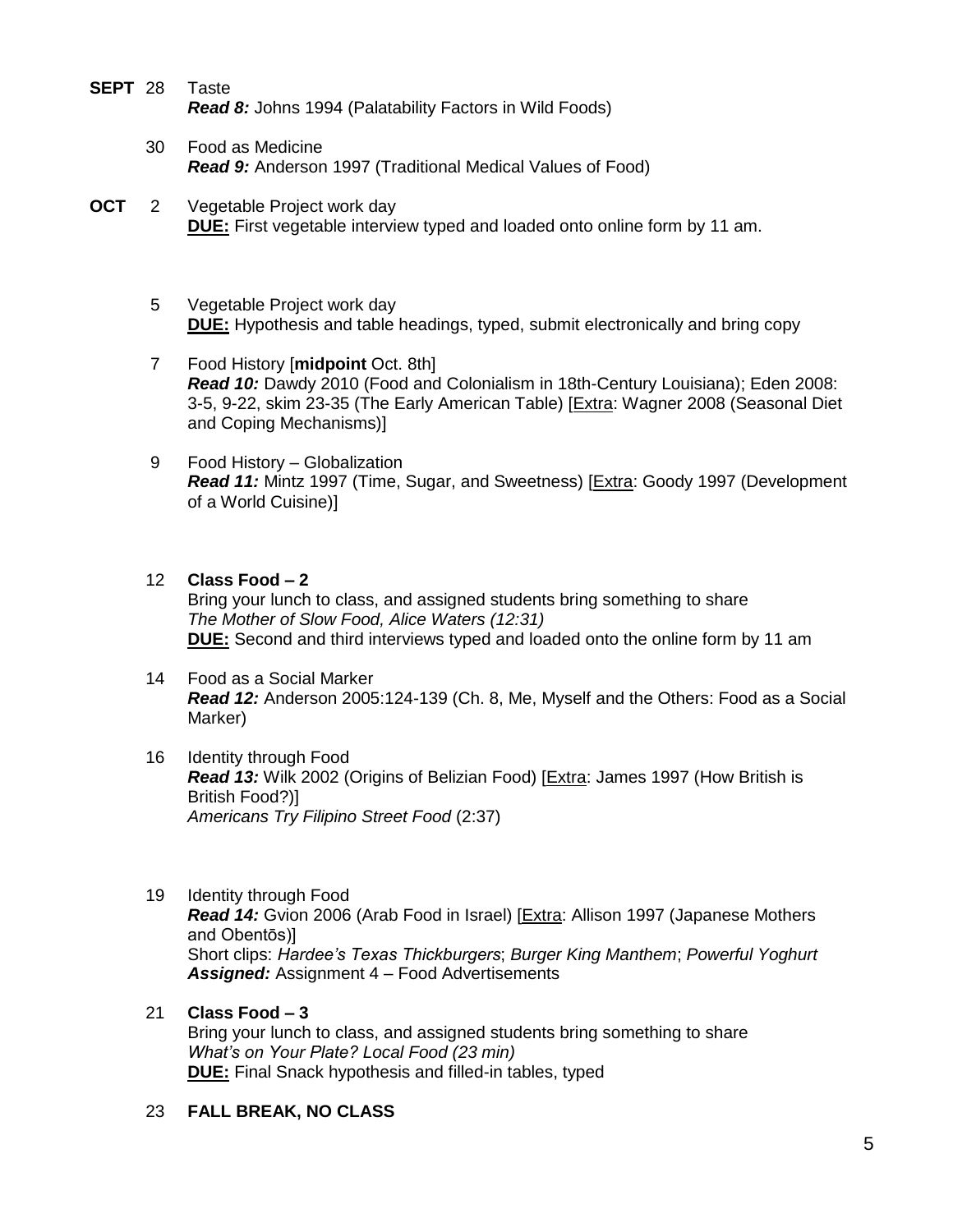**OCT** 26 Food Justice, Food Security

*Read 15:* Dixon 2014 (Learning to *See* Food Justice); Richardson et al. 2012 (Inequitable Distribution of Neighbourhood Food Resources) [Extra: Grauel and Chambers 2014 (Food Deserts and Migrant Farm Workers)]

- 28 Food Justice, Food Security *Read 16:* Van Esterik 1999 (Women's Rights and the Right to Food) [Extra: Allen and Sachs 2012 (Women and Food Chains)] *If Women's Roles in Ads Were Played by Men (1:38)*
- 30 **Meet** at Green Quad Vegetable Garden [Halloween!] Artistic impressions day in the garden! Draw a picture, write. I will supply artistic materials and paper. Bring a towel or chair to sit on, and a hard-backed book or clipboard for paper support. **DUE:** Vegetable Project Paper
- **NOV** 2 Food and Gender *Read 17:* Cavassa et al. 2015 (Gender-Based Stereotypes about Food) [Extra: Julier and Lindenfeld 2005 (Mapping Men onto the Menu)]
	- 4 Food and Gender **DUE:** Assignment 4: Food Advertisements
	- 6 Food and Gender Ethnographies *Read 18:* Pollock 1998 (Food and Sexual Identity Among the Culina) [Extra: Kahn 1998 (Men Are Taro)]
	- 9 Pop Culture *Read 19:* Caldwell 2012 (Will Tweet for Food) **Class Food – 4**  Bring your lunch to class, and assigned students bring something to share
	- 11 Heritage Food and Heirloom Crops: **David Shields, guest speaker** *Read 20:* Veteto 2008 (Traditional Heirloom Vegetable Varieties in Southern Appalachia) *Read:* Nabhan 2002:67-83 (Ch. 4, Riding the Dunes and Finding the Ghosts)
	- 13 **OMNIVORE'S DILEMMA** *Read 21:* Pollan 2006:-56 (Introduction, Ch. 1-2 of *Omnivore's Dilemma*)
	- 16 Ominivore's Dilemma *Read 22:* Pollan 2006:57-119 (Ch. 3-7)
	- 18 *Food, Inc.* first half (45 min) *Read 23:* Pollan 2006:123-207 (Ch. 8-10); Kenner 2009 (The Making of Food, Inc.)
	- 20 *Food, Inc*. conclusion (45 min) **DUE:** Revised Vegetable Project Paper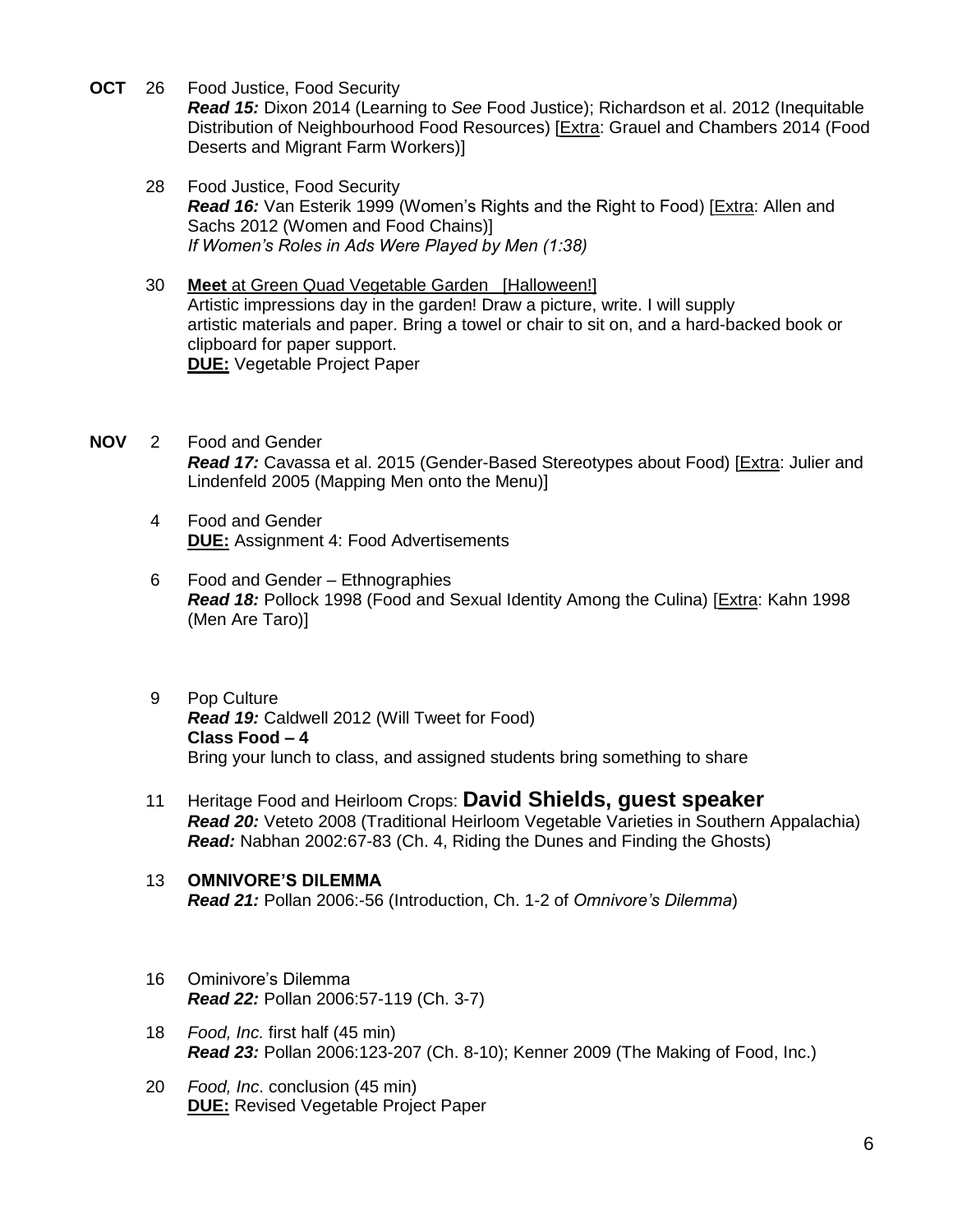**NOV** 23 *Omnivore's Dilemma* and *Food, Inc*. follow-up Food Tradition/Food Identity **mini, in-class assignment** *Read 24:* Locher et al. 2005 (Comfort Foods) *Sauerkraut (7:36)*; *Food Traditions: U.S. Southern Food (6:04)*

### **25-27 THANKSGIVING HOLIDAY, NO CLASS**

30 Food Traditions Presentations **DUE:** Assignment 5: Family Food Traditions **Workshop** on creating your Vegetable Project presentation

# **DEC** 2 Local Food – **Joe Jones of Doko Farms, guest speaker**

4 Food and Culture Wrap-Up *Read:* Mintz 2002 (Food and Eating: Some Persisting Questions)

# **Final Examination Meeting Project Presentations**

**open to the public – invite people! We'll have snacks**

#### **Friday, December 11, 12:30-3:00 pm LLC 102**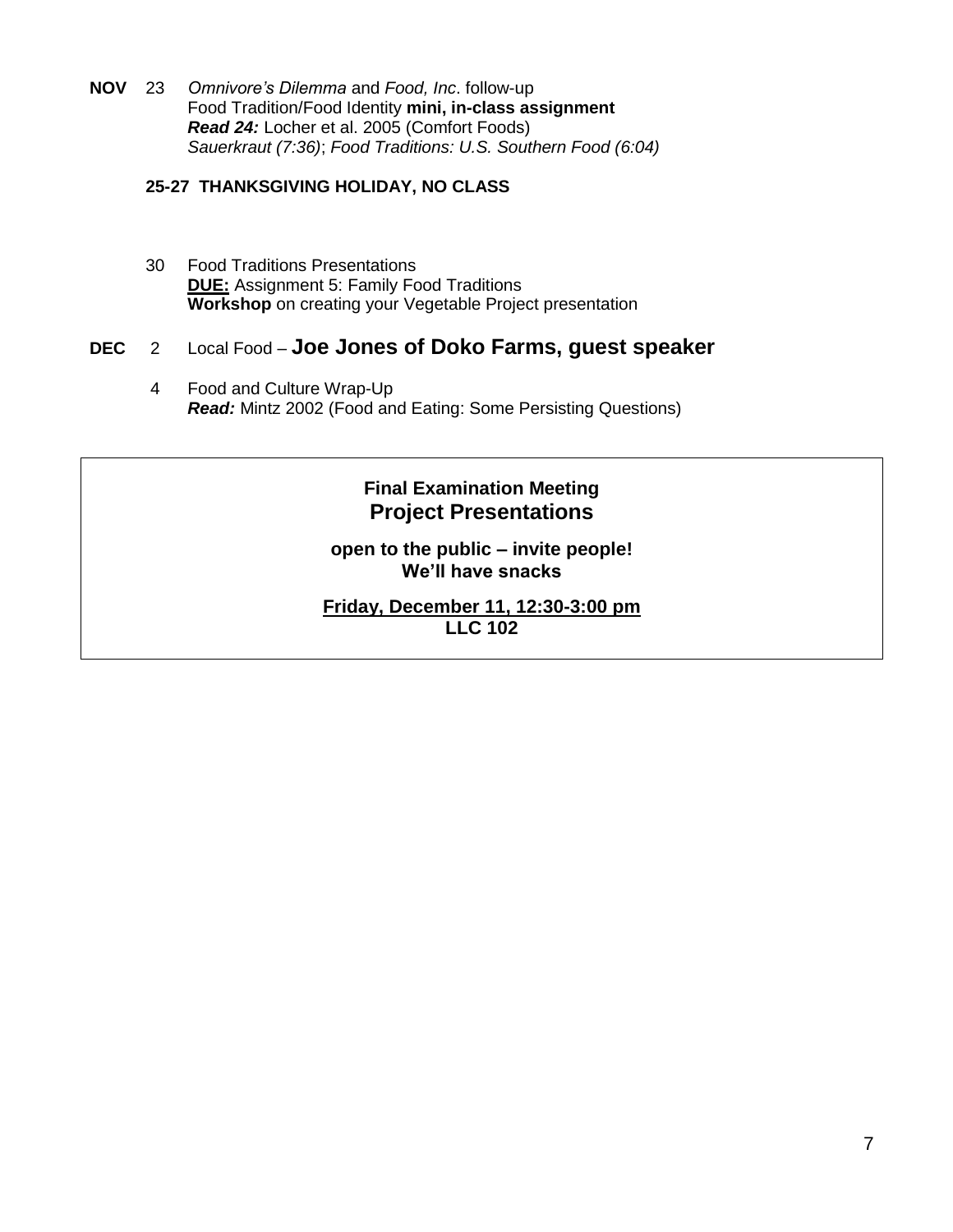## **ANTH 212H Food & Culture Reading List, Fall 2015**

Allen, Patricia and Carolyn Sachs

2012 Women and Food Chains: The Gendered Politics of Food. In *Taking Food Public: Redefining Foodways in a Changing World*, edited by Psyche Williams-Forson and Carole Counihan, pp. 23-40. Routledge, NY.

Allison, Anne

- 1997 Japanese Mothers and *Obentōs*: The Lunch-Box as Ideological State Apparatus. In *Food and Culture: A Reader*, edited by Carole Counihan and Penny Van Esterik, pp. 296-314. Routledge, NY.
- Anderson, E. N.
	- 1997 Traditional Medical Values of Food. In *Food and Culture: A Reader*, edited by Carole Counihan and Penny Van Esterik, pp. 80-91. Routledge, NY.
	- 2005 *Everyone Eats: Understanding Food and Culture*. New York University Press, NY. Ch. 2 -- Human Nutritional Needs, pp. 40-61.
		- Ch. 8 -- Me, Myself and the Others: Food as a Social Marker, pp. 124-139.
- Blake, C.E., C.A. Bisogni, J. Sobal, C.M. Devine, M. Jastran
	- 2007 Classifying Foods in Contexts: How Adults Categorize Foods for Different Eating Settings. *Appetite* 49(2):500-510.

## Caldwell, Alison

- 2012 Will Tweet for Food: Microblogging Mobile Food Trucks—Online, Offline, and In Line. In *Taking Food Public: Redefining Foodways in a Changing World*, edited by Psyche Williams-Forson and Carole Counihan, pp. 306-321. Routledge, NY.
- Cavazza, Nicoletta, Margherita Guidetti, and Fabrizio Butera
	- 2015 Ingredients of Gender-Based Stereotypes about Food. Indirect Influence of Food Type, Portion Size and Presentation on Gendered Intentions to Eat. *Appetite* 91:266-272.

Dawdy, Shannon Lee

- 2010 "A Wild Taste": Food and Colonialism in Eighteenth-Century Lousiana. *Ethnohistory* 57(3):389-414.
- Dixon, Beth A.

2014 Learning to *See* Food Justice. *Agriculture and Human Values* 31:175-184. Douglas, Mary

1972 Deciphering a Meal. *Daedalus* 101:61-81.

Eden, Trudy

- 2008 *The Early AmericanTable: Food and Society in the New World*. Northern Illinois University Press, DeKalb.
- Farb, Peter and George Armelagos
	- 1980 The Life Passage. In *Consuming Passions: The Anthropology of Eating*, by Peter Farb and George Armelagos, pp. 87-112. Pocket Books, Washington Square Press, NY.

## Goody, Jack

1997 Industrial Food: Towards the Development of a World Cuisine. In *Food and Culture: A Reader*, edited by Carole Counihan and Penny Van Esterik, pp. 338-356). Routledge, NY.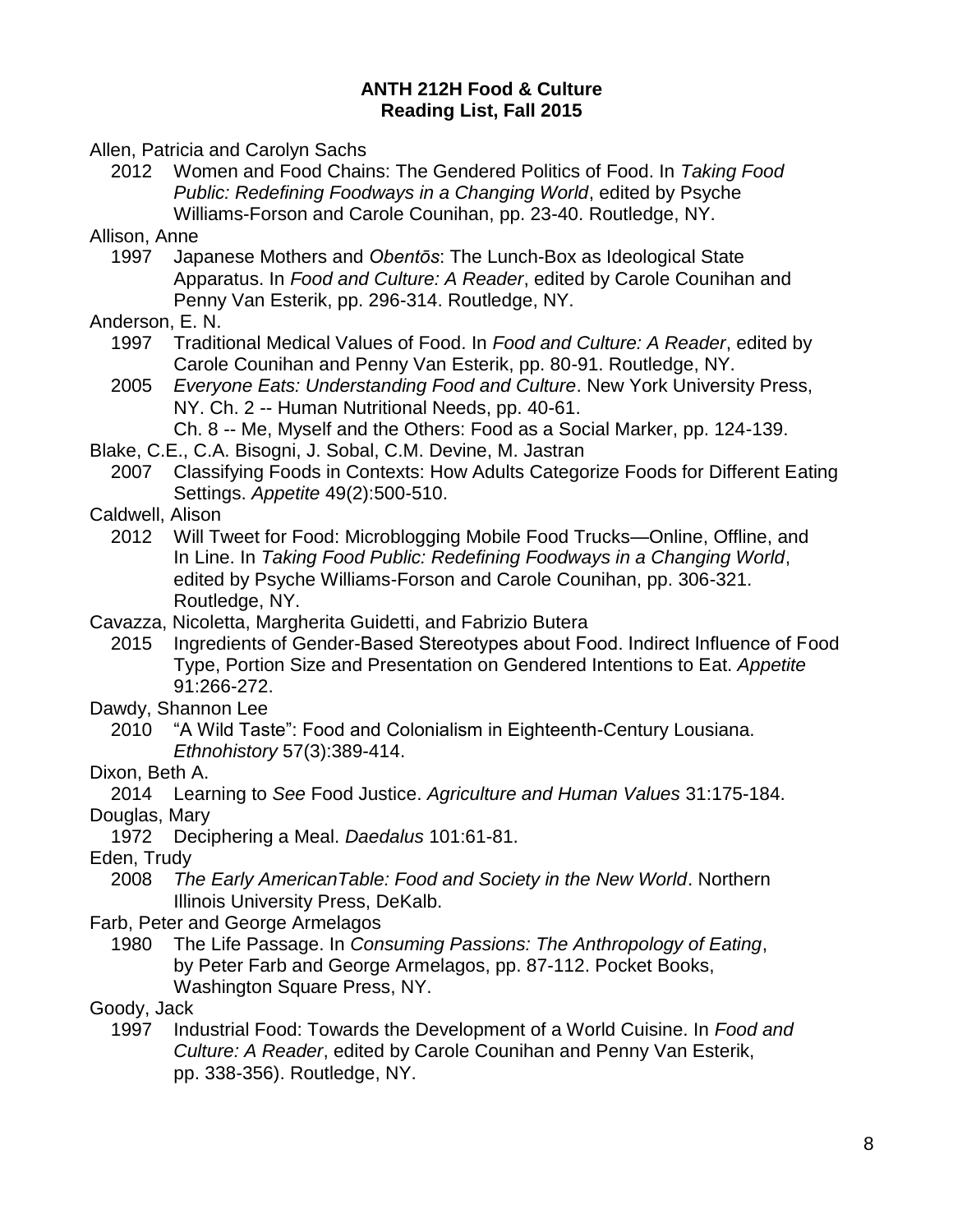Grauel, Katie and Kimberlee J. Chambers

2014 Food Deserts and Migrant Farmworkers: Assessing Food Access in Oregon's Willamette Valley. *Journal of Ethnobiology* 34(2):228-250.

# Gvion, Liora

2006 Cuisines of Poverty as Means of Empowerment: Arab Food in Israel. *Agriculture and Human Values* 23:299-312.

## Harris, Marvin

- 1985 *Good to Eat: Riddles of Food and Culture*. Waveland Press, Prospect Heights, IL. Ch. 1, Good to Eat or Good to Think?, pp. 13-18.
	- Ch. 7, Lactophiles and Lactophobes, pp. 130-153.
- Hoddinott, Pat, Leone C. A. Craig, Jane Britten, and Rhona M. McInnes
- 2012 A Serial Qualitative Interview Study of Infant Feeding Experiences: Idealism Meets Realism. *BMJ Open* 2(2):e000504.

# James, Allison

1997 How British is British Food? In *Food, Health and Identity*, edited by Pat Caplan, pp. 71-86. Routledge, London.

# Johns, Timothy

1994 Ambivalence to the Palatability Factors in Wild Food Plants In *Eating on the Wild Side: the Pharmacologic, Ecologic, and Social Implications of Using Noncultigens*, edited by Nina L. Etkin, pp. 46-61. University of Arizona Press, Tucson.

## Julier, Alice and Laura Lindenfeld

2005 Mapping Men onto the Menue: Masculinities and Food. *Food & Foodways* 12:1-16.

## Kahn, Miriam

1998 "Men Are Taro" (They Cannot be Rice): Political Aspects of Food Choices in Wamira, Papua New Guinea. In *Food and Gender, Identity and Power*, edited by Carole M. Counihan and Steven L. Kaplan, pp. 29-44.

# Kenner, Robert

2009 Exploring the Corporate Powers Behind the Way We Eat: The Making of *Food, Inc*. In *Food, Inc.: How Industrial Food is Making Us Sicker, Fatter, and Poorer—And What You Can Do About It*, edited by Karl Weber, pp. 27- 43. PublicAffairs, NY.

Locher, Julie L., William C. Yoels, Donna Maurer and Jillian van Ells

2005 Comfort Foods: An Exploratory Journey into the Social and Emotional Significance of Food. *Food and Foodways* 13(4):273-297.

# Meigs, Anna

1997 Food as a Cultural Construction. In *Food and Culture: A Reader*, edited by Carole Counihan and Penny Van Esterik, pp. 95-106. Routledge, NY.

# Mintz, Sidney W.

- 1997 Time, Sugar, and Sweetness. In *Food and Culture: A Reader*, edited by Carole Counihan and Penny Van Esterik, pp. 357-369. Routledge, NY.
- 2002 Food and Eating: Some Persisting Questions. In *Food Nations: Selling Taste in Consumer Societies*, edited by Warren Belasco and Philip Scranton, pp. 24-32. Routledge, NY.

# Murcott, Anne

1982 The Cultural Significance of Food and Eating. *Proceedings of the Nutrition Society* 41:203-210.